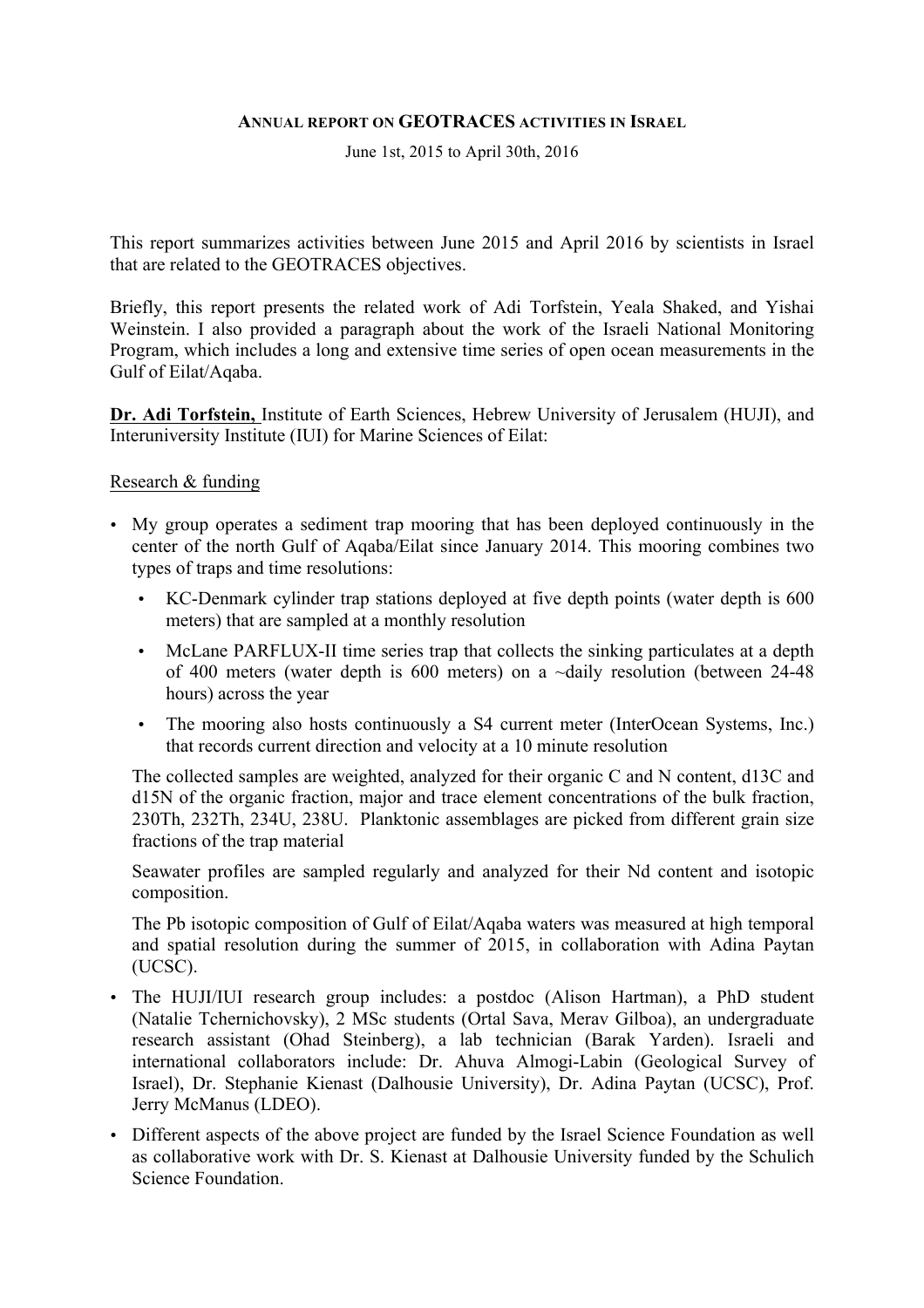# Other sampling equipment and facilities at IUI:

- A clean lab (class 1000) includes two class 100 workstations, a Teflon coated acid purification system (Analab), two Teflon coated hotplates (Analab), a mq water system, a prepFAST-MC system.
- Eight Teflon coated GO-Flo bottles (12 Liters each), for trace element seawater sampling.
- One McLane WTS-Large Volume pump, 142 mm diameter, LV04.

**Prof. Yeala Shaked,** Institute of Earth Sciences, Hebrew University of Jerusalem, and Interuniversity Institute for Marine Sciences of Eilat:

# Workshops and meetings

- We held a joint Vienna University & Hebrew University workshop in Israel titled "Atmospheric dust as nutrient source and pollutant in terrestrial and marine systems: Processes and mechanisms of nutrient acquisition and mineral weathering" (involving research groups of Prof. Stephan Kramer, Prof. Yeala Shaked and Prof. Yigal Erel).
- Yeala Shaked participated in a GEOTRACES meeting: Biological and climatic impacts of ocean trace element chemistry Dates: 7-8 December 2015 Location: Royal Society, London, UK.

# Research & funding

- Funding is provided by the Israeli Science Foundation for the study of "Bioavailability of particulate Fe to planktonic cyanobacteria"
- We combine laboratory studies of cultured cyanobacteria and field studies with natural phytoplankton from Eilat.
- We strive to define and quantify the major components determining the ability of phytoplankton to acquire Fe from particles, focusing on the active role of cyanobacteria in "capturing" the particles, actively dissolving it etc.
- The research involves 2 PIs (Shaked, Nir Keren), 2 PhD students (Nivi Kessler, Chana Kranzler), a post-doc (Sunbhajit Basu), two research technicians (Murieller Dray, Rachel-Armoza-Zvoluni) and international collaborations (Satish Myneni, Princeton Synchrotron; Rhona Stuart, Livermore, Nano-Sims, Martha Gledhill, GeoMar, Orbitrap mass spectrometer.)

# PhD's

- Chana Kranzeler (HUJI) submitted her PhD on "Iron acquisition mechanisms in a unicellular, planktonic cyanobacterium"
- The PhD of Hagar Lis (HUJI) was approved: "The bioavailability of iron to phytoplankton: rates and mechanisms of iron uptake"